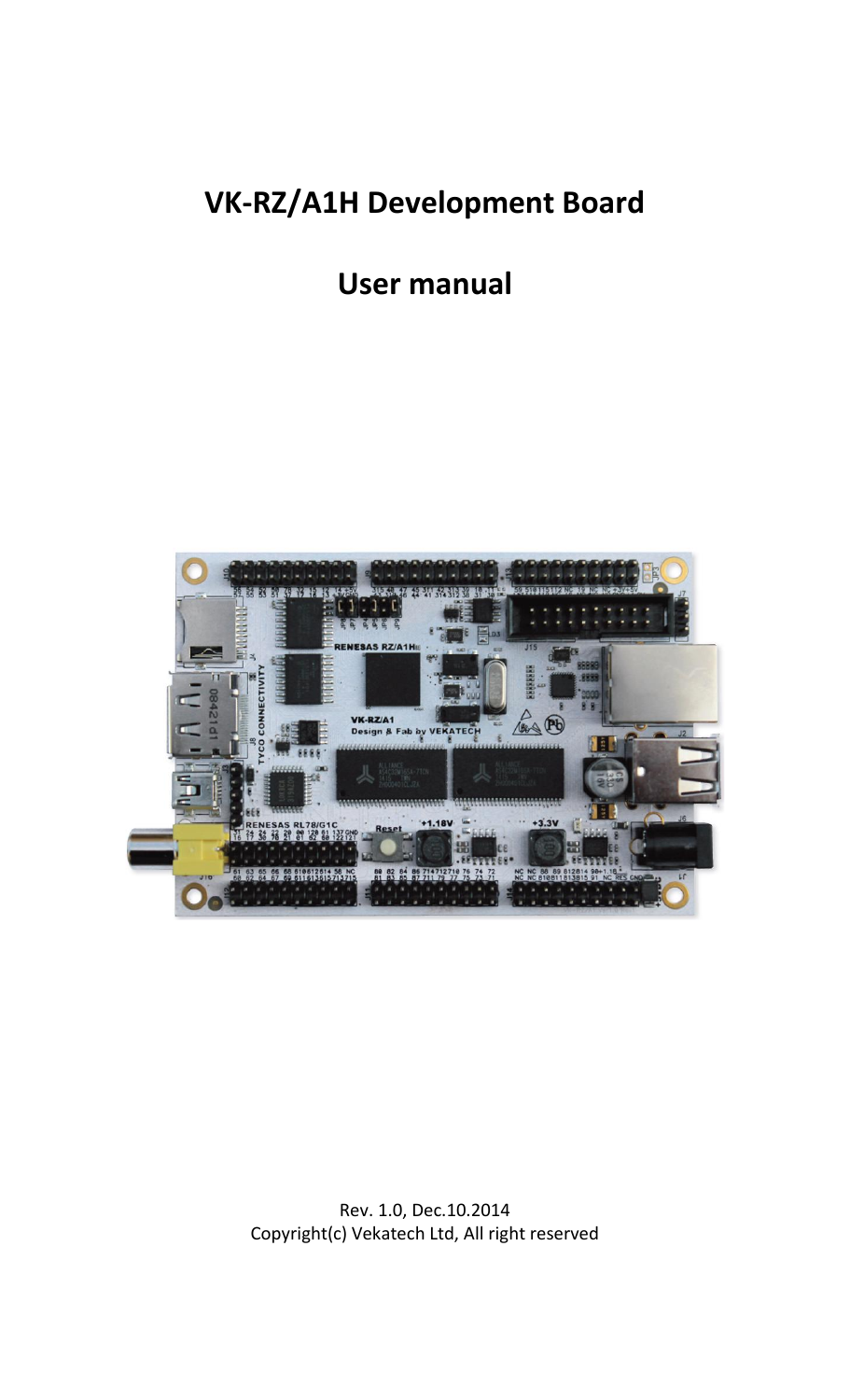# **INTRODUCTION**

VK-RZ/A1 is a starter kit which uses MCU R7S721000VCBG from Renesas Electronics. This powerful MCU is actually LSI, single-chip microcontroller that includes an ARM Cortex™-A9 processor along with the integrated peripheral functions required to configure a system. The core includes:

- 32-KB L1 instruction cache
- 32-KB L1 data cache
- 128-KB L2 cache.

Integrated various on-chip peripheral functions and interfaces such as:

- 10-MB large-capacity RAM (128 KB are shared by the data-retention RAM)
- data-retention RAM
- multi-function timer pulse unit 2, OS timer, realtime clock
- motor control PWM timer
- UART, UART with FIFO, I2C, SPI, SPI multi I/O bus controller, CAN, LIN
- serial sound interface, sound generator, CD-ROM decoder
- A/D converter, SCUX
- media local bus, SD host interface, MMC host interface
- NAND flash memory controller
- IEBus™ controller, Renesas SPDIF interface
- Ethernet controller, EthernetAVB
- USB 2.0 host/function
- digital video decoder, video display controller 5
- dynamic range compression, image renderer, image renderer for display
- display out comparison unit
- Renesas graphics processor for OpenVG™
- JPEG codec unit, capture engine unit, pixel format converter
- interrupt controller modules, general I/O ports

The kit supports:

- Ethernet,
- LVDS Port
- up to 128 MB SDRAM
- Mini SD card connector
- Composite video connector
- one USB ↔ UART converter
- two USB communication channels
- 20 pins JTAG programing and debugging interface

All this along with the DC/DC power supply on board and connected to pin headers unused pins of R5F10KBC & R7S721000VCBG allow you to build a diversity of powerful applications to be used in a wide range of embedded tasks.

#### **BOARD FEATURES:**

- MCU: RL78/G1C R5F10KBC
- LSI: RZ/A1H R7S721000VCBG
- USB Mini B device connector (RL78/G1C)
- 2xUSB Standard A device connectors (RZ/A1H)
- CAN connectors (Infineon TLE 6250)
- LVDS Port connector (RZ/A1H)
- Composite video connector (RZ/A1H)
- Micro SD card connector (RZ/A1H)
- SDRAM 64 MB (2x32MB) (RZ/A1H)
- Ethernet, RJ-45 10/100Mb MAC (RZ/A1H)
- PHY SMSC LAN8710A
- 20 pins Debug/programming connector (JTAG)
- 1 push RESET button
- Power connector for DC/DC 5V
- FR-4, 1.6 mm, Green/White solder mask, component print.
- Dimensions: 105.0mm x 74.0mm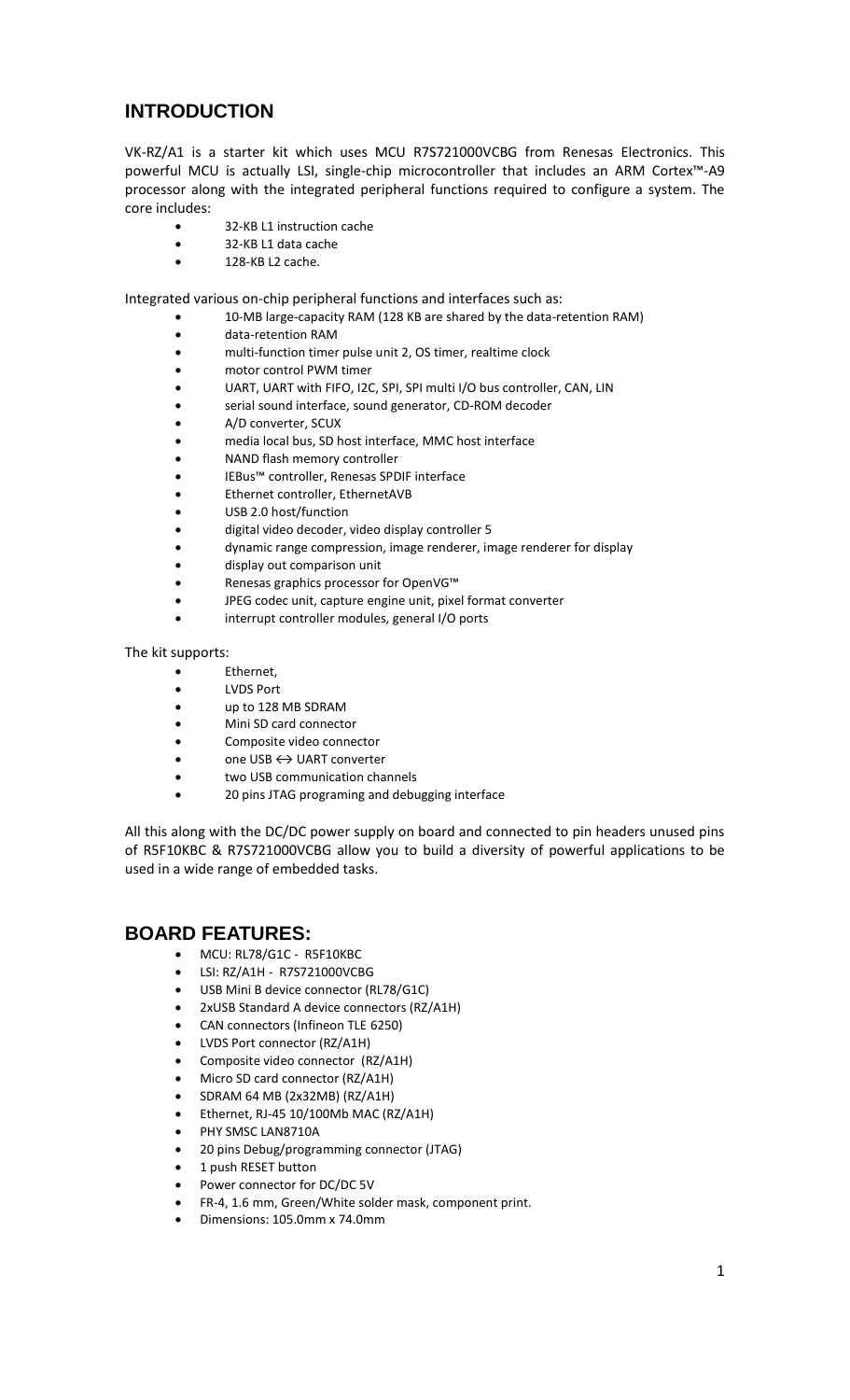## **ELECTROSTATIC WARNING**

The VK-RZ/A1H - R7S721000VCBG board is shipped in protective anti-static packaging. The board must not be subject to high electrostatic potentials. General practice for working with static sensitive devices should be applied when working with this board.

## **PROCESSOR FEATURES**

The VK-RZ/A1H board use MCU R7S721000VCBG from RENESAS ELECTRONICS with these features:

- Power supply voltage: VDD = 3.0 to 3.6 V
- Operating ambient temperature: TA =−40 to +85°C
- Max. CPU clock  $(I\phi) = 400$  MHz)

*For more information please visit www.renesas.eu*

## **BLOCK DIAGRAM**



#### **EXTERNAL SDRAM BASE ADDRESSES**

SDRAM CS2: ORIGIN =  $0 \times 080000000$ , LENGTH = 64MB SDRAM CS3: ORIGIN =  $0 \times 00000000$ , LENGTH = 64MB SDRAM CS2 mirror: ORIGIN =  $0 \times 48000000$ , LENGTH = 64MB SDRAM CS3 mirror: ORIGIN =  $0 \times 4C000000$ , LENGTH = 64MB



A14 & A15 are used for bank switching

## **SCHEMATICS**

*Please refer to CD for high quality pictures.*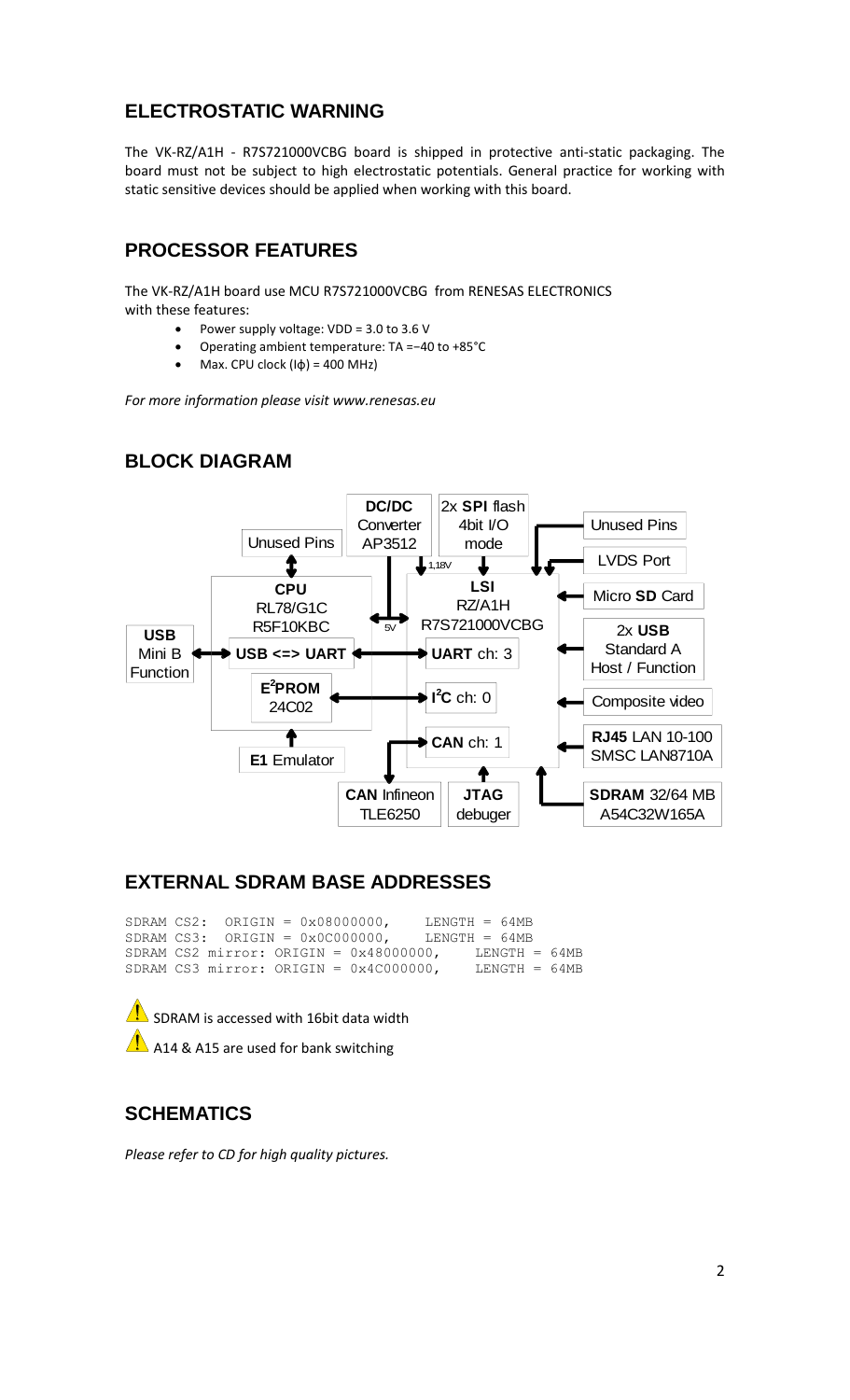# **BOARD REFERENCE DESIGNATORS**



# **POWER SUPPLY CIRCUIT:**

VK-RZ/A1H is powered by (5) VDC applied at the power jack. VK-RZ/A1H could also be powered by USB Mini B connector. The consumption of VK-RZ/A1H may vary and the maximum is (@3.3V) 450mA.

# **CLOCK CIRCUITS:**

**Quartz Generator** 13.3333 MHz is connected to **EXTAL,** pin# **AA14**. **Quartz crystal** 32.768KHz is connected to **RTC\_X1**/**RTC\_X2,** pins# **AA7**/**Y7**. **Quartz crystal** 4.0000MHz is connected to **RTC\_X3/RTC\_X4,** pins# **V10/V11**. **Quartz crystal** 48.0000MHz is connected to **USB\_X1**/**USB\_X2,** pins# **A13**/**Y13**. **Quartz crystal** 27.0000MHz is connected to **VIDEO\_X1/VIDEO\_X2,** pins# **W21**/**V20**. **Quartz crystal** 25.0000MHz is connected to Ethernet Phy - **SMSC LAN8710A** – (XTAL1/XTAL2 pins# 5/4).

## **PUSH BUTTONS**

| Button          |              | Function   Signal Name   Pin# |     |
|-----------------|--------------|-------------------------------|-----|
| SW <sub>1</sub> | <b>RESET</b> | <b>RFSFT</b>                  | IJЯ |

## **JUMPERS CONFIGURATION**

**Connected Disconnected**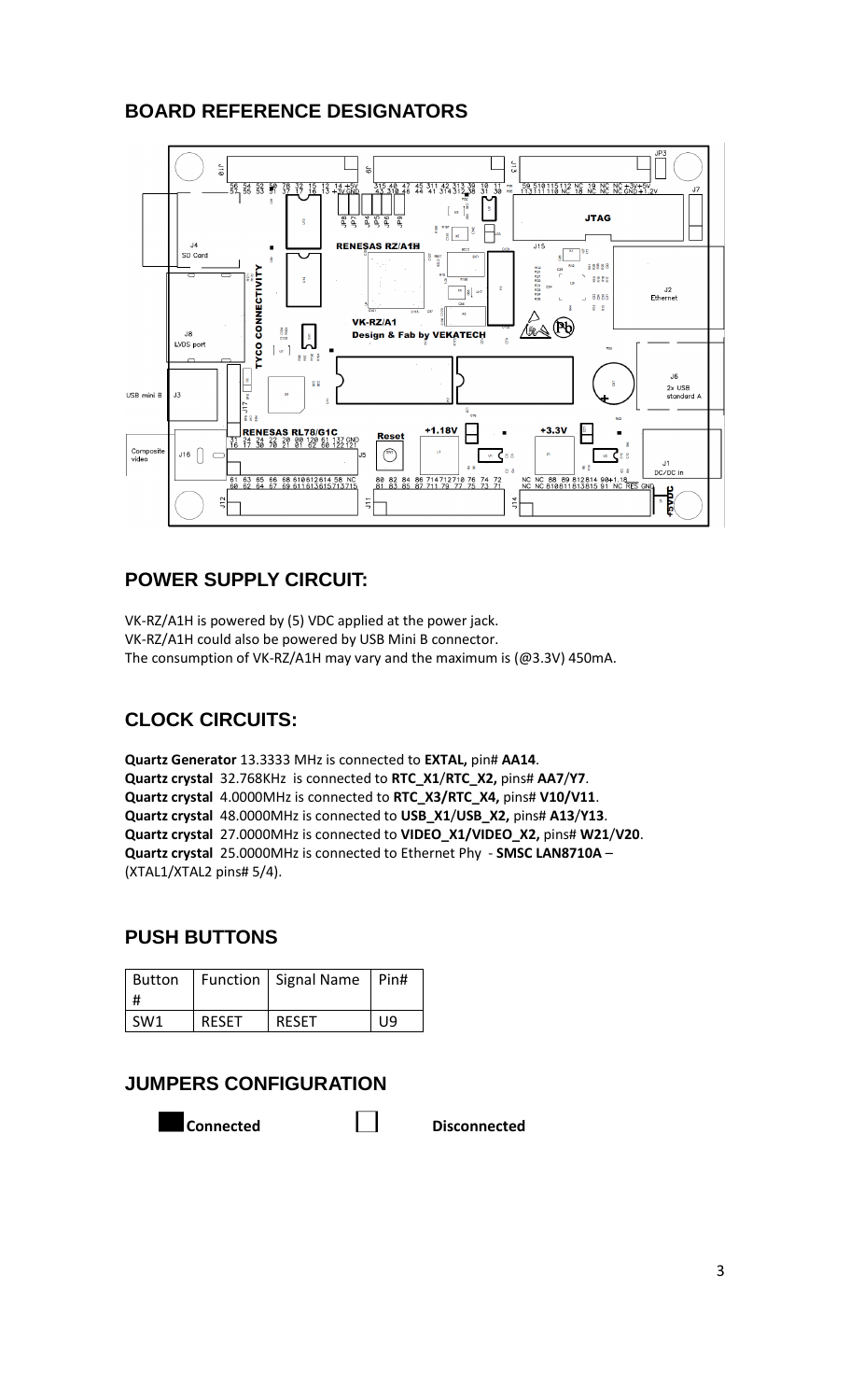# *BOOT configuration:*

| BOOT mode# | JP4, JP5, JP6 | Description                                             |
|------------|---------------|---------------------------------------------------------|
| O          |               | Boot from CSO 16<br><b>bit</b> bus width                |
| 1          |               | Boot from CSO 32<br><b>bit</b> bus width                |
| 3          |               | Boot from <b>SPI</b><br>multi I/O ch0: [<br>P9 2 - P9 5 |
| 4          |               | Boot from<br>SD card ch0:<br>P4_10 - P4_15]             |
| 5          |               | Boot from<br>MMC card ch0:<br>$[P5 10 - P5 15]$         |

# *Clock settings:*

| CLK mode# | JP7,<br>JP8 | Description             |
|-----------|-------------|-------------------------|
|           |             | CLK source from         |
| MD CLK    |             | <b>EXTAL/crystal</b>    |
|           |             | resonator               |
|           |             | CLK source from         |
| MD CLK    |             | USB X1/crystal          |
|           |             | resonator               |
| MD CLKS   |             | <b>SSCG circuit OFF</b> |
| MD CLKS   |             | <b>SSCG circuit ON</b>  |

# *JTAG Debugger settings:*

| JTAG mode# | JP9 | Description      |
|------------|-----|------------------|
|            |     | Normal operation |
|            |     | Boundary scan    |

## *CAN Termination:*

| CAN mode# | JP3 | Description                            |  |  |
|-----------|-----|----------------------------------------|--|--|
|           |     | CAN line is terminated                 |  |  |
|           |     | CAN<br>line<br>is<br>not<br>terminated |  |  |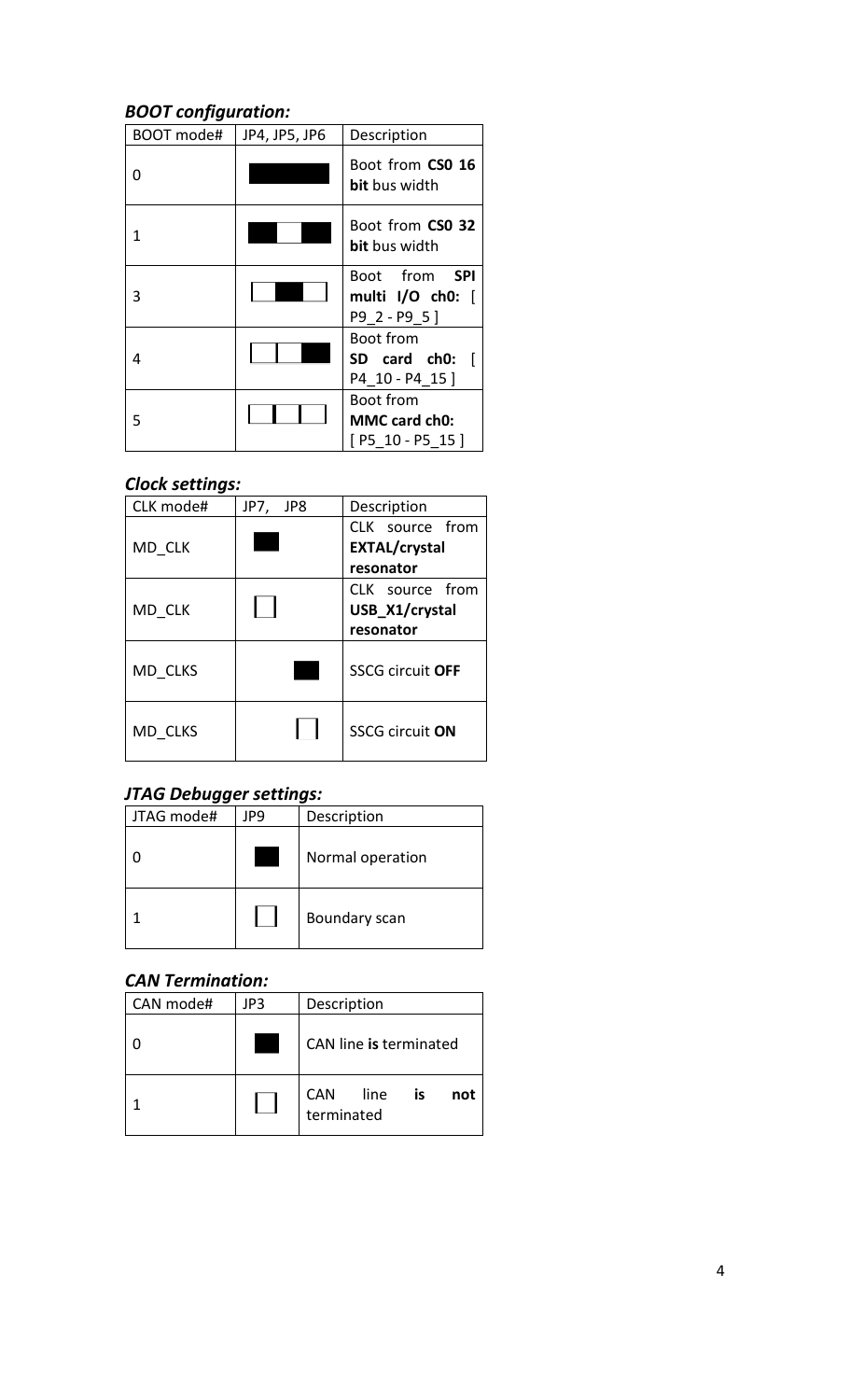# **EXTERNAL CONNECTORS DESCRIPTION**

| <b>PWR J1</b> |                    |      |             |  |
|---------------|--------------------|------|-------------|--|
| Pin#          | <b>Signal Name</b> | Pin# | Signal Name |  |
|               | +5V                |      | GND         |  |
|               |                    |      |             |  |

 $\sqrt{\frac{1}{2}}$  The power input should be +(5VDC)

#### *E1 Emulator 5pin connector*

| E1 J17 |                    |  |  |  |
|--------|--------------------|--|--|--|
| Pin#   | <b>Signal Name</b> |  |  |  |
| 1      | <b>GND</b>         |  |  |  |
| 2      | <b>TRESET</b>      |  |  |  |
| 3      | <b>RESET</b>       |  |  |  |
| 4      | <b>TOOL</b>        |  |  |  |
| 5      | $+5V$              |  |  |  |

#### *JTAG 20pin connector*

| JTAG J15       |                    |      |                    |  |  |  |
|----------------|--------------------|------|--------------------|--|--|--|
| Pin#           | <b>Signal Name</b> | Pin# | <b>Signal Name</b> |  |  |  |
| $\mathbf{1}$   | $+3V3$             | 2    | $+3V3$             |  |  |  |
| 3              | <b>TRST</b>        | 4    | <b>GND</b>         |  |  |  |
| 5              | TDI/JPO 0          | 6    | <b>GND</b>         |  |  |  |
| $\overline{7}$ | <b>TMS</b>         | 8    | <b>GND</b>         |  |  |  |
| 9              | TCK                | 10   | <b>GND</b>         |  |  |  |
| 11             |                    | 12   | <b>GND</b>         |  |  |  |
| 13             | TDO/JP0_1          | 14   | <b>GND</b>         |  |  |  |
| 15             | <b>SRST</b>        | 16   | <b>GND</b>         |  |  |  |
| 17             |                    | 18   | <b>GND</b>         |  |  |  |
| 19             |                    | 20   | <b>GND</b>         |  |  |  |

#### *CAN 3pin connector*

| <b>CANJ7</b> |                    |  |
|--------------|--------------------|--|
| Pin#         | <b>Signal Name</b> |  |
| 1            | CAN L              |  |
| 2            | GND                |  |
| 3            | CAN H              |  |
|              |                    |  |

CTX1 is connected to **P5\_10** pin# **A7** of **R7S721000VCBG**. CRX1 is connected to **P5\_9** pin# **B7** of **R7S721000VCBG**.

Termination Jumper JP3.

## *Ethernet connector RJ45 type: J2*

 $\sqrt{\phantom{a}}\phantom{a}$  Transformer and integrated LEDS are connected/controlled to PHY interface LAN8710A.

**Respective signals from PHY are connected to MII interface of R7S721000VCBG.** 

#### *USB devices*

| USB mini B J3 |                    |      |             |  |  |
|---------------|--------------------|------|-------------|--|--|
| Pin#          | <b>Signal Name</b> | Pin# | Signal Name |  |  |
|               | USB1               |      |             |  |  |
|               |                    |      | GND         |  |  |

#### **Pin#4 ID is disconnected.**

**V\_USB1 Output USB device power.**

**D-** is connected to **UDM0,** pin#**23** of **R5F10KBC.**

**D+** is connected to **UDP0,** pin#**24** of **R5F10KBC.**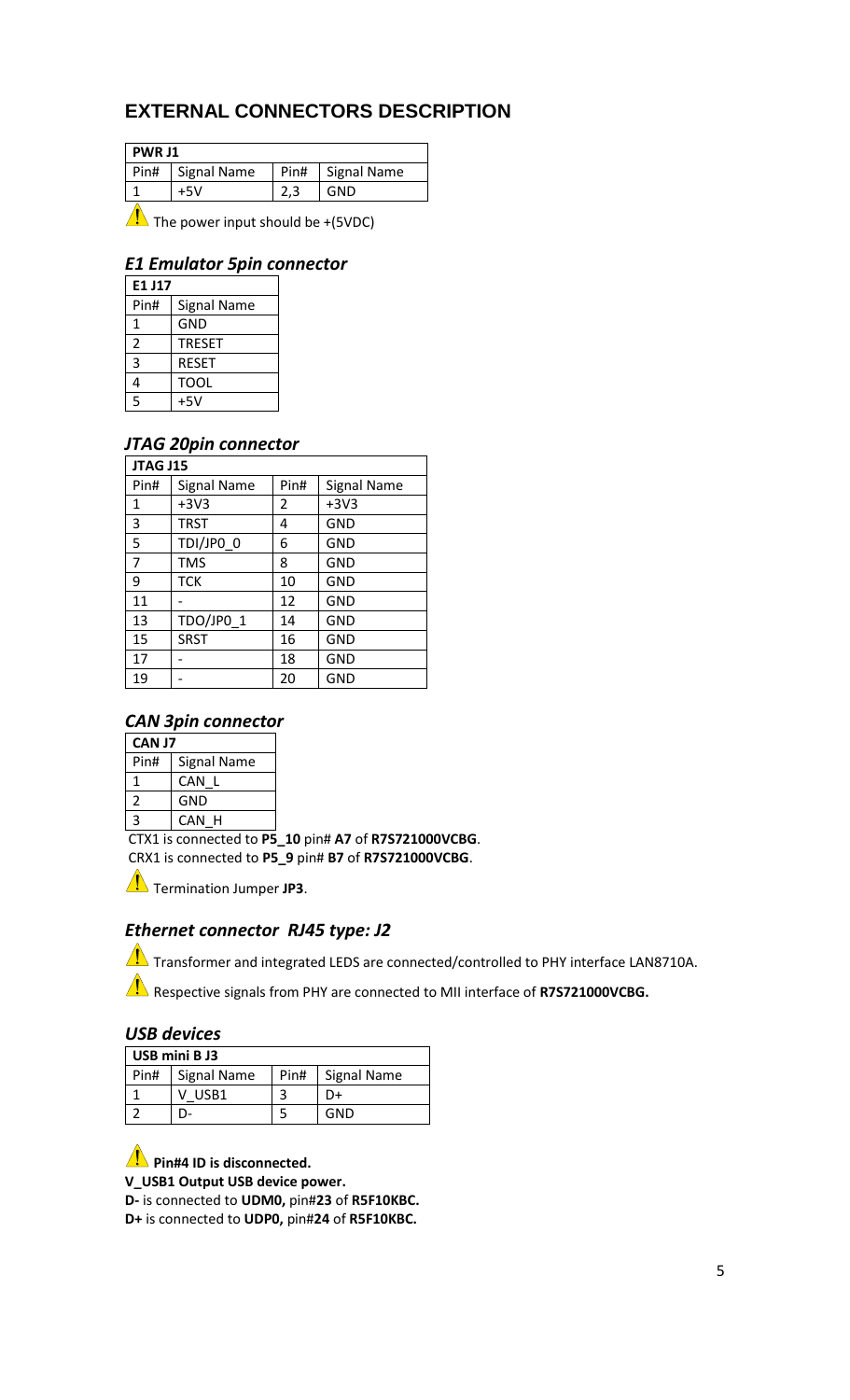| <b>USB standard A J6 (lower)</b> |             |      | <b>USB standard A J6 (upper)</b> |  |      |             |      |             |
|----------------------------------|-------------|------|----------------------------------|--|------|-------------|------|-------------|
| Pin#                             | Signal Name | Pin# | Signal Name                      |  | Pin# | Signal Name | Pin# | Signal Name |
|                                  | $+5V$       |      | D+                               |  |      | $+5V$       |      | D+          |
|                                  | D-          |      | GND                              |  | b    | D-          |      | GND         |

**AB** Both USB are configured as hosts!

**lower D-** is connected to **DM0,** pin#**AA11** of **R7S721000VCBG**. **lower D+** is connected to **DP0,** pin#**Y11** of **R7S721000VCBG**. **upper D-** is connected to **DM1,** pin#**AA9** of **R7S721000VCBG upper D+** is connected to **DP1,** pin#**Y9** of **R7S721000VCBG**

#### *Micro SD card slot:*

| Micro SD J4    |                  |                 |                 |  |  |  |  |
|----------------|------------------|-----------------|-----------------|--|--|--|--|
| Pin#           | Signal Name      | MCU PIN#        | <b>MCU PORT</b> |  |  |  |  |
| 1              | DAT <sub>2</sub> | F <sub>18</sub> | P4_15/SD_D2_0   |  |  |  |  |
| $\overline{2}$ | CD/DAT3          | F <sub>17</sub> | P4_14/SD_D3_0   |  |  |  |  |
| 3              | <b>CMD</b>       | G20             | P4_13/SD_CMD_0  |  |  |  |  |
| 4              | <b>VDD</b>       |                 |                 |  |  |  |  |
| 5              | <b>CLK</b>       | H <sub>21</sub> | P4_12/SD_CLK_0  |  |  |  |  |
| 6              | <b>GND</b>       |                 |                 |  |  |  |  |
| $\overline{7}$ | DAT <sub>0</sub> | G18             | P4_11/SD_D0_0   |  |  |  |  |
| 8              | DAT1             | H <sub>20</sub> | P4_10/SD_D1_0   |  |  |  |  |
| 9              | NO-b             |                 |                 |  |  |  |  |
| 10             | !CARDEXIST       | J21             | P4 8/SD CD 0    |  |  |  |  |

**DAT0-3** (IN/OUT) - I/O Memory Card Interface Data 0-4.

These are the data lines for the SD connector. They could be both input and output for the MCU depending on the data flow direction.

**CMD** (OUT) - Output Memory Card Interface Command. This is a command sent form the processor to the memory card and as such it is output from the processor.

**CLK** (OUT) - Output Memory Card Interface Clock. This signal is output from the MCU and synchronizes the data transfer between the memory card and the MCU.

#### *Composite video*

| Composite video J16 |                    |  |                    |  |
|---------------------|--------------------|--|--------------------|--|
|                     | Pin#   Signal Name |  | Pin#   Signal Name |  |
|                     | V USB1             |  |                    |  |

#### *LVDS port connector: J8*

**The signals** that are coming out from the connector **ARE NOT DISPLAY PORT SIGNALS**, regardless of the fact that the connector is the same.

#### **UNUSED PIN HEADERS**

#### *PORT extension*

| J5 (RL78/G1C)  |                                               |      |                             |  |
|----------------|-----------------------------------------------|------|-----------------------------|--|
| Pin#           | <b>Signal Name</b>                            | Pin# | <b>Signal Name</b>          |  |
| 1              | P16/TI01/TO01/INTP5                           | 2    | P31/TI03/TO03/INTP4/PCLBUZ0 |  |
| 3              | P17/TI02/TO02                                 | 4    | <b>P24/ANI4</b>             |  |
| 5              | P30/INTP3/SCK00/SCL00<br>/(TI03/TO03/PCLBUZ0) | 6    | <b>P23/ANI3</b>             |  |
| $\overline{7}$ | P70/PCLBUZ1                                   | 8    | <b>P22/ANI2</b>             |  |
| 9              | P21/ANI1/AVREFM                               | 10   | P20/ANIO/AVREFP             |  |
| 11             | P01/ANI16/TO00/INTP9                          | 12   | P00/ANI17/TI00/INTP8/SI01   |  |
|                | /SCK01/SCL01/(SCLA0)                          |      | /SDA01/(SDAA0)              |  |
| 13             | P <sub>62</sub>                               | 14   | P120/ANI19/SO01/(PCLBUZ1)   |  |
| 15             | P60/SCLA0                                     | 16   | P61/SDAA0                   |  |
| 17             | P122/X2/EXCLK                                 | 18   | P137/INTP0                  |  |
| 19             | P121/X1                                       | 20   | GND                         |  |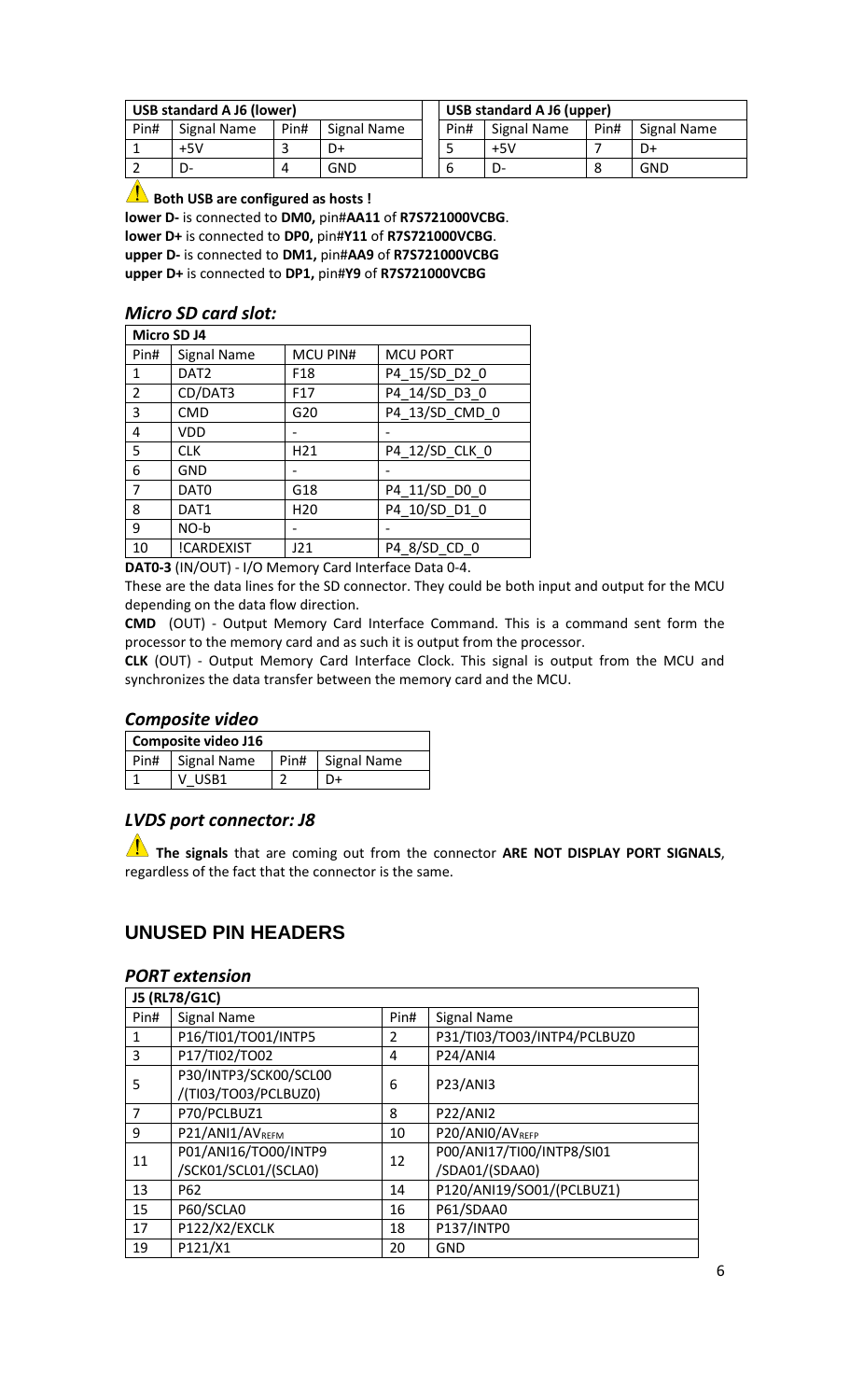#### *LCD extension*

| <b>J9 (RZ/A1H)</b> |                       |                |                       |  |
|--------------------|-----------------------|----------------|-----------------------|--|
| Pin#               | Signal Name           | Pin#           | Signal Name           |  |
| $\mathbf{1}$       | P1_1/RIICOSDA         | $\overline{2}$ | P3_0/LCD0_CLK         |  |
| 3                  | P1_0/RIICOSCL         | 4              | P3_1/LCD0_TCON0 (DE)  |  |
| 5                  | P3_9/LCD0_DATA1 (B2)  | 6              | P3_8/LCD0_DATA0 (B1)  |  |
| $\overline{7}$     | P3_13/LCD0_DATA5 (G0) | 8              | P3_12/LCD0_DATA4 (B5) |  |
| 9                  | P4_2/LCD0_DATA10 (G5) | 10             | P3_14/LCD0_DATA6 (G1) |  |
| 11                 | P3_11/LCD0_DATA3 (B4) | 12             | P4_1/LCD0_DATA9 (G4)  |  |
| 13                 | P4_5/LCD0_DATA13 (R3) | 14             | P4_4/LCD0_DATA12 (R2) |  |
| 15                 | P4_7/LCD0_DATA15 (R5) | 16             | P4_6/LCD0_DATA14 (R4) |  |
| 17                 | P4_0/LCD0_DATA8 (G3)  | 18             | P3_10/LCD0_DATA2 (B3) |  |
| 19                 | P3_15/LCD0_DATA7 (G2) | 20             | P4_3/LCD0_DATA11 (R1) |  |

# **J10 (RZ/A1H)**

| J10 (RZ/A1H) |                          |      |                          |  |
|--------------|--------------------------|------|--------------------------|--|
| Pin#         | Signal Name              | Pin# | <b>Signal Name</b>       |  |
| 1            | $+5V$                    | 2    | <b>GND</b>               |  |
| 3            | P1 4/RIIC2SCL            | 4    | $+3V3$                   |  |
| -5           | P1 2/RIIC1SCL            | 6    | P1 3/RIIC1SDA            |  |
| 7            | P1 5/RIIC2SDA            | 8    | P1 6/RIIC3SCL            |  |
| 9            | P3 2/LCD0 TCON1 (ON/OFF) | 10   | P1 7/RIIC3SDA            |  |
| 11           | P7_8/LVDS_HPD            | 12   | P3_7/LCD0_TCON6 (BKL_EN) |  |
| 13           | P5_0/TXCLKOUTP           | 14   | P5_1/TXCLKOUTM           |  |
| 15           | P5 2/TXOUT2P             | 16   | P5 3/TXOUT2M             |  |
| 17           | P5 4/TXOUT1P             | 18   | P5 5/TXOUT1M             |  |
| 19           | P5 6/TXOUT0P             | 20   | P5 7/TXOUT0M             |  |

# *SDRAM extension*

| J11 (RZ/A1H)   |                    |      |                    |  |
|----------------|--------------------|------|--------------------|--|
| Pin#           | <b>Signal Name</b> | Pin# | <b>Signal Name</b> |  |
| 1              | P8 1/A9            | 2    | P8_0/A8            |  |
| 3              | P8_3/A11           | 4    | P8_2/A10           |  |
| 5              | P8 5/A13           | 6    | P8 4/A12           |  |
| $\overline{7}$ | P8_7/A15           | 8    | P8 6/A14           |  |
| 9              | P7_11/A3           | 10   | P7 14/A6           |  |
| 11             | P7 9/A1            | 12   | P7 12/A4           |  |
| 13             | P7 7/WE1/DQMLU     | 14   | P7 10/A2           |  |
| 15             | P7 5/RD/WR         | 16   | P7 6/WE0/DQMLL     |  |
| 17             | P7 3/CAS           | 18   | <b>P7 4/CKE</b>    |  |
| 19             | P7 1/CS3           | 20   | P7 2/RAS           |  |

| J12 (RZ/A1H)   |                    |      |                    |  |
|----------------|--------------------|------|--------------------|--|
| Pin#           | <b>Signal Name</b> | Pin# | <b>Signal Name</b> |  |
| $\mathbf{1}$   | P6_1/D1            | 2    | P6_0/D0            |  |
| $\overline{3}$ | P6 3/D3            | 4    | P6_2/D2            |  |
| 5              | P6_5/D5            | 6    | P6_4/D4            |  |
| $\overline{7}$ | P6_7/D7            | 8    | P6 6/D6            |  |
| 9              | P6_9/D9            | 10   | P6 8/D8            |  |
| 11             | P6 11/D11          | 12   | P6 10/D10          |  |
| 13             | P6_13/D13          | 14   | P6 12/D12          |  |
| 15             | P6 15/D15          | 16   | P6 14/D14          |  |
| 17             | P7 13/A5           | 18   | P5_8/CS2           |  |
| 19             | P7 15/A7           | 20   | n.c                |  |

# *PORT extension*

| J13 (RZ/A1H) |             |      |                    |  |
|--------------|-------------|------|--------------------|--|
| $ $ Pin#     | Signal Name | Pin# | <b>Signal Name</b> |  |
|              | $+5V$       |      | $+1V18$            |  |
|              | $+3V3$      | Δ    | <b>GND</b>         |  |

 $\overline{\phantom{0}}$